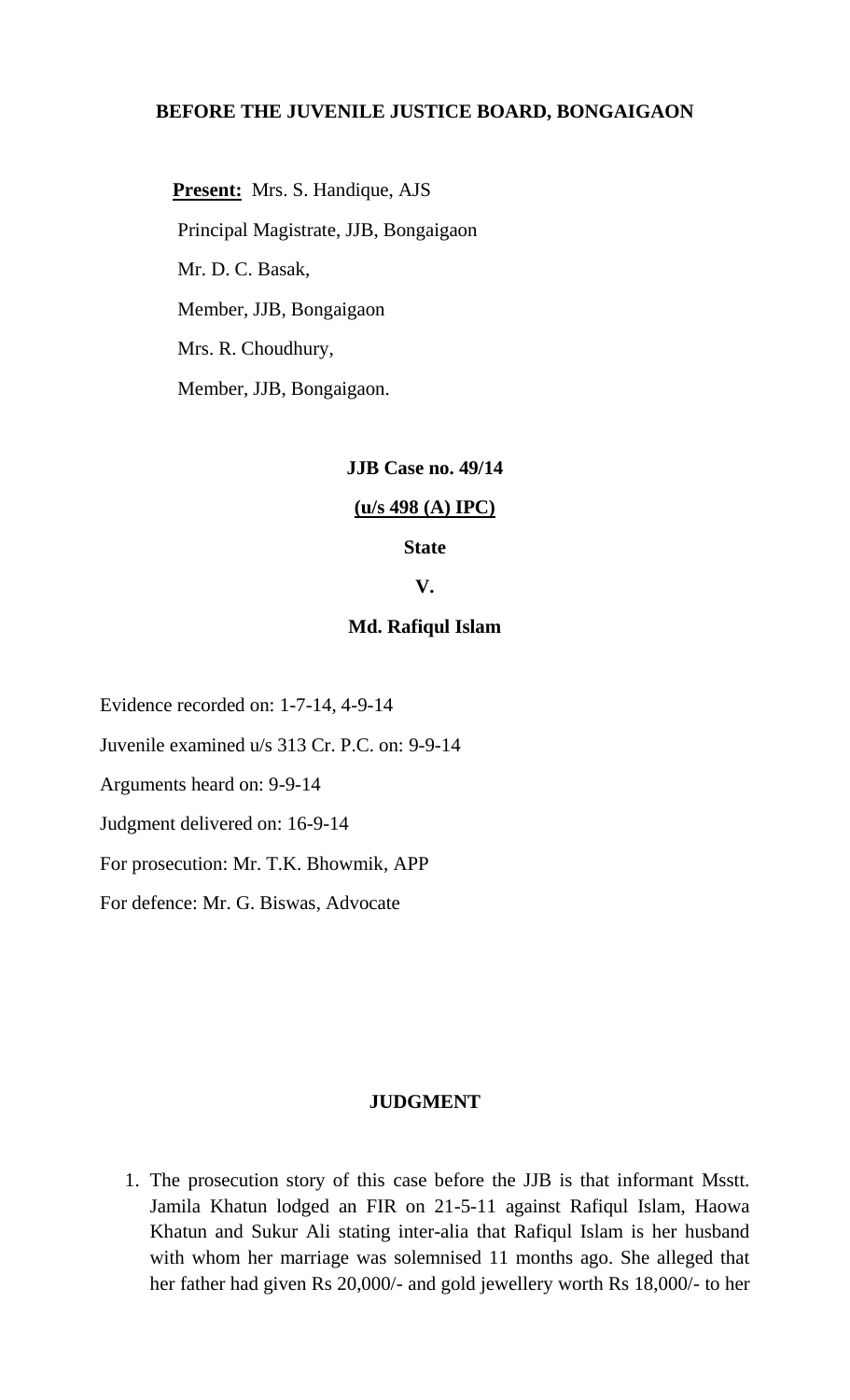husband at the time of their marriage. But her husband used to torture her demanding cash and dowry in connivance with the other accused. She further alleged that on 10-5-11 at 9 P.M the accused demanded dowry from her and dragged her by hair and punched her. It is also alleged that accused Sukur Ali hit her on her head with a dao, as a result she sustained blood oozing cut injury on her head. She stated that the accused again assaulted her at 3 P.M that day and threw her out of the house. As she was in injured condition, her brother, mother and uncle, aunt took her to Rangapani Hospital in a pushing cart from where she was referred to Abhayapuri Hospital. She explained that the FIR was lodged belatedly as she was undergoing treatment.

- 2. The FIR was registered as Mererchar P.S. Case no. 22/11 u/s 498 (A) IPC and after investigation the police filed the charge sheet against Rafiqul Islam. Meanwhile accused Rafiqul Islam was arrested during investigation stage and remanded to hajot. After filing of the charge sheet the ld. SDJM, North Salmara took cognizance of the offence u/s 498 (A) IPC and necessary copies were served upon him and he was released on bail. The ld. SDJM, North Salmara framed charge u/s 498 (A) IPC against Rafiqul Islam, same on being read over and explained to him, he pleaded not guilty and claimed trial. However, Rafiqul Islam was later on declared to be a juvenile by the ld. SDJM, North Salmara and the case was forwarded to this Board.
- 3. After receiving the case record the Board summoned Rafiqul Islam, the juvenile in conflict with law ( herein after referred to as JCWL). The particulars of offence u/s 498 (A) IPC were explained to him to which he pleaded not guilty and claimed trial.
- 4. During enquiry five witnesses were examined by the prosecution including the investigating officer. JCWL Rafiqul Islam was examined u/s 313 Cr. P.C wherein he denied the incriminating materials put to him and also declined to adduce defence evidence. Heard arguments from both the sides.
- 5. The following points for determination have been framed in this case:

# **POINTS FOR DETERMINATION**:

*1. Whether JCWL Rafiqul Islam subjected his wife Jamila Khatun to cruelty in order to coerce her to fulfil your illegal demand for dowry and thereby he committed an offence punishable u/s 498 (A) IPC?*

## **DISCUSSIONS, DECISIONS AND REASONS THEREOF:**

## **DECISION ON POINT NO. 1:**

6. The allegation against the JCWL is that he tortured the informant to extract dowry and drove her out of the matrimonial home. Let us examine the evidence on record. *PW1 Rustam Ali* is a neighbour who is known to both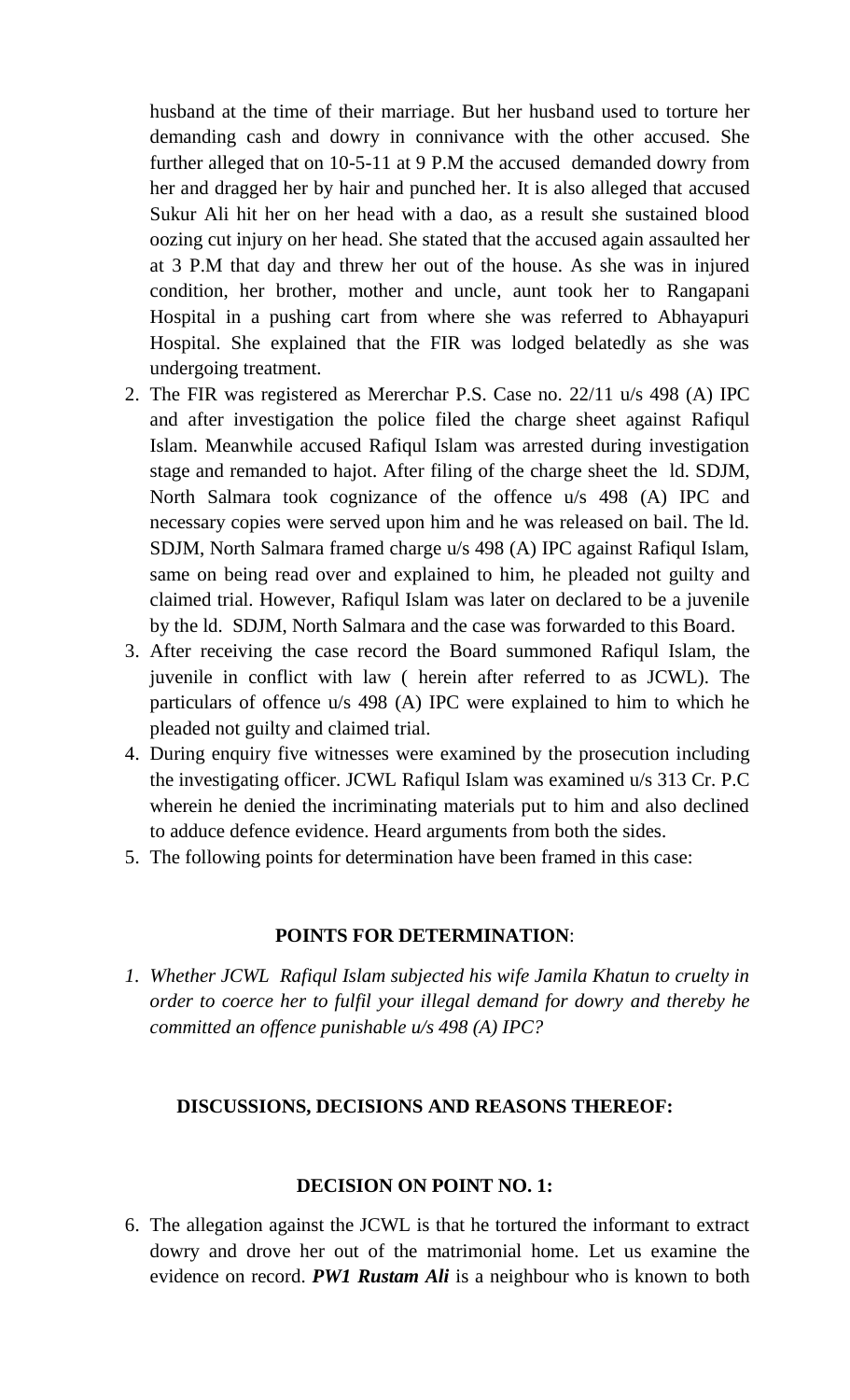the informant and the juvenile. He testified that the informant is related to him. He stated that the marriage between the informant and the juvenile was solemnised through execution of Kabinnama. He does not know as to why the parties quarrelled. During cross examination PW1 testified that the informant used to love the juvenile and he was forced to sign the Kabinnama. He testified that the parties never lived as husband and wife. He stated that that the father of the juvenile has lodged a case against the father and mother of the informant for compelling the juvenile to sign the Kabinnama.

- 7. *PW2 Soneka Bibi* deposed that the juvenile married the informant as per Shariat through execution of Kabinnama. She stated that the informant and the juvenile started their conjugal life thereafter. She stated that the juvenile asked her to bring Rs 20,000/- from her parents. When the informant informed the matter to her parents including her, they showed their inability to pay the amount. She stated that the juvenile started torturing the informant thereafter. She further stated that the juvenile was taking the informant to the court forcibly one day. According to her, she saw the juvenile when he was taking the informant with him and shouting at her. She stated that as she went forward, the informant hugged her. She further alleged that the juvenile snatched the informant from her and started assaulting the victim. According to her, the juvenile tore off the dress of the informant, so she gave her own clothes and took the informant to her home. She stated that she then took the informant to the hospital and thereafter her parents arrived. During cross examination she denied her knowledge as to the date of execution of the Kabinanama and the date on which the informant was assaulted. Further she could not say on which dates the juvenile demanded the amount. She testified that the father of the juvenile has filed a case against the parents of the informant. She also testified that the informant is older than the juvenile. She however denied that the juvenile was compelled to sign the Kabinnama and that he never tortured the informant.
- 8. *PW3 Jamila Khatun* is the informant. She stated that she got married to the juvenile 3 ½ years ago through execution of Kabinnama. She stated that she started her conjugal life at the house of the juvenile but he demanded Rs 20,000/- from her parents after 5 months of their marriage. She alleged that the informant received Rs 20,000/- from her father at the time of marriage but he again demanded Rs 20,000 from her after marriage. She alleged that one day the informant left her in injured condition on the road after assaulting her and her aunt took her to Abhayapuri Hospital. She stated that she spent one night in the hospital and thereafter filed the case. She admitted that the father of the juvenile has lodged a case against her parents for executing the Kabinnama forcefully. She stated that she lodged the case next day after she was discharged from the hospital. She denied that the juvenile did not make any demand or that he did not torture her.
- 9. *PW4 Falani Bewa* is the mother of the victim. She stated that her daughter got married to the juvenile 4 years ago. According to her, the juvenile started torturing her daughter after five months of their marriage demanding cash of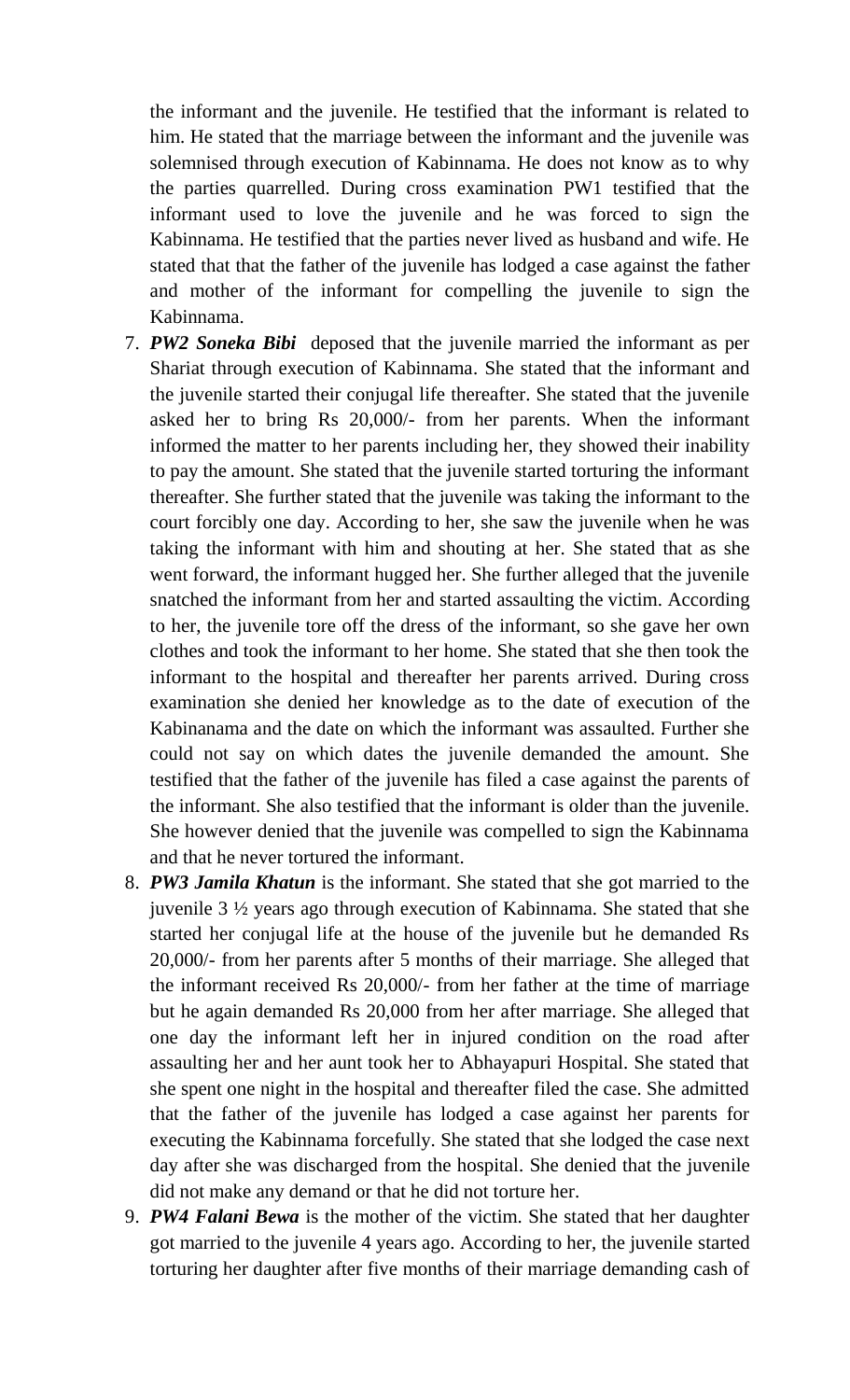Rs 20,000/-. She alleged that the juvenile assaulted her daughter on the way while he was taking her to the Abhayapuri court and left her half naked on the road. She stated that Soneka Bibi covered her daughter with clothes and took her to the hospital where she was kept over night. During cross examination she could not say on which date her daughter got married or on which date the juvenile demanded money and left her on the road. She could not say on which date her daughter was taken to the hospital. She admitted that the father of the juvenile has lodged a case against them alleging forcible execution of Kabinnama.

- 10.*PW5 Darbesh Ali* is the I/O. He exhibited the charge sheet as Ext. 1. He testified that witness Rustam Ali is one of the boundary men. He confirmed that witness Soneka Bibi did not state before him that the juvenile demanded Rs 20,000/- from the mother of the informant and that she gave her own clothes to the informant. He further confirmed that witness Jamila Khatun did not tell him that the juvenile demanded Rs 20,000/- after marriage.
- 11. If we carefully peruse the evidence of PWs it is crystal clear that a case has been going on between the parties regarding the manner of execution of the Kabinnama through which the marriage between the parties is claimed to have taken place. The juvenile during his examination u/s 313 Cr. P.C stated that the father of the informant took his signatures on the Kabinnama forcibly for which his father has lodged a case against the father of the informant. He stated that he never led conjugal life with the complainant even for one day. He denied to have tortured her. In this regard the evidence of PW1 is noteworthy. He is a neighbour cum boundary man of the juvenile. He testified that the parties never led any conjugal life. We have compared the testimony of PW 2, PW3 with their earlier statements made before the police. The victim/ PW3 stated u/s 161 Cr. P.C that on 10-5-11 in the morning juvenile Rafiqul assaulted her and caused injury on her head. Thereafter her parents, uncle and aunt took her home while she was on the way to Abhayapuri with Sukur Ali, Rafiqul and Howa Khatun. Thus it appears the victim has deviated from her earlier version and has exaggerated the facts. She deposed during trial that the juvenile left her in injured condition and her aunt Soneka Bibi saved her. Her testimony does not inspire confidence. Further PW2 had stated before the police that on 10-5- 11 the juvenile and his parents were taking the complainant with them to Abhayapuri Court for giving her Talaque but somehow they were stopped. She further stated before police that the informant was assaulted and thereafter they dropped her at her parents' home. During trial it appears she has also exaggerated facts and introduced new facts such as, tearing off clothes, taking the victim to hospital etc. Further, PW2, PW3, PW4 have contradicted each other. PW2, PW4 stated that the juvenile left the victim half naked on the road, but PW3 herself has not stated as such. Neither these facts were stated in the FIR or before the police. None of the witnesses could say on which date the Kabinnama was executed and she was assaulted. Further PW2 never stated that PW3 was kept in the hospital overnight whereas PW3 and PW4 stated that she was kept in the hospital over night.